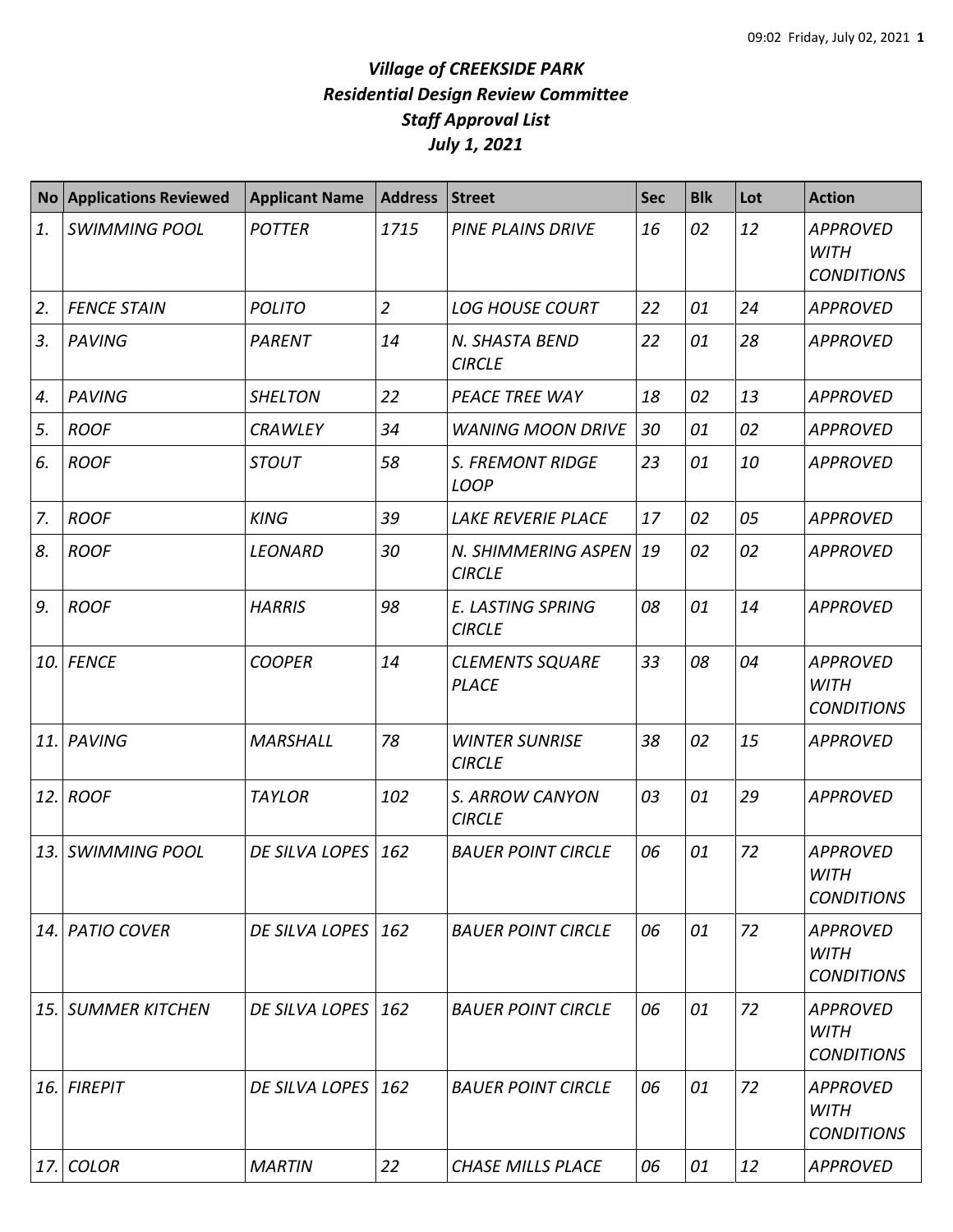| <b>No</b> | <b>Applications Reviewed</b> | <b>Applicant Name</b> | <b>Address</b> | <b>Street</b>                           | <b>Sec</b> | <b>Blk</b> | Lot | <b>Action</b>                                       |
|-----------|------------------------------|-----------------------|----------------|-----------------------------------------|------------|------------|-----|-----------------------------------------------------|
| 18.       | <b>GENERATOR</b>             | <b>DERBAWKA</b>       | 10             | <b>SOLEBROOK PATH</b>                   | 14         | 01         | 17  | <b>APPROVED</b><br><b>WITH</b><br><b>CONDITIONS</b> |
| 19.       | <b>WINDOWS</b>               | <b>RAO</b>            | 15             | N. CURLY WILLOW<br><b>CIRCLE</b>        | 15         | 02         | 03  | <b>APPROVED</b><br><b>WITH</b><br><b>CONDITIONS</b> |
| 20.       | <b>ROOF</b>                  | <b>WRIGHT</b>         | 107            | N. THATCHER BEND<br><b>CIRCLE</b>       | 34         | 01         | 28  | <b>APPROVED</b>                                     |
| 21.       | <b>SWIMMING POOL</b>         | <b>PADRON</b>         | 123            | <b>LINDENBERRY CIRCLE</b>               | 27         | 02         | 11  | <b>APPROVED</b><br><b>WITH</b><br><b>CONDITIONS</b> |
| 22.       | <b>POOL BATH</b>             | <b>PADRON</b>         | 123            | <b>LINDENBERRY CIRCLE</b>               | 27         | 02         | 11  | <b>APPROVED</b><br><b>WITH</b><br><b>CONDITIONS</b> |
| 23.       | <b>SUMMER KITCHEN</b>        | <b>PADRON</b>         | 123            | <b>LINDENBERRY CIRCLE</b>               | 27         | 02         | 11  | <b>APPROVED</b><br><b>WITH</b><br><b>CONDITIONS</b> |
| 24.       | <b>PATIO COVER</b>           | <b>PADRON</b>         | 123            | <b>LINDENBERRY CIRCLE</b>               | 27         | 02         | 11  | <b>APPROVED</b><br><b>WITH</b><br><b>CONDITIONS</b> |
| 25.       | <b>COLOR</b>                 | <b>SILVIO</b>         | 27             | <b>FREESTONE STREAM</b><br><b>PLACE</b> | 15         | 05         | 19  | <b>APPROVED</b>                                     |
| 26.       | <b>SUMMER KITCHEN</b>        | <b>SCHULTZE</b>       | 66             | <b>OVERLAND HEATH</b><br><b>DRIVE</b>   | 18         | 03         | 13  | <b>APPROVED</b><br><b>WITH</b><br><b>CONDITIONS</b> |
|           | 27. PAVING                   | <b>SCHULTZE</b>       | 66             | <b>OVERLAND HEATH</b><br><b>DRIVE</b>   | 18         | 03         | 13  | <b>APPROVED</b>                                     |
| 28.       | <b>GENERATOR</b>             | <b>AGAN</b>           | 134            | <b>GILDWOOD PLACE</b>                   | 13         | 01         | 12  | <b>APPROVED</b><br><b>WITH</b><br><b>CONDITIONS</b> |
| 29.       | <b>GENERATOR</b>             | <b>HODGIN</b>         | 91             | E. CRYSTAL CANYON<br><b>CIRCLE</b>      | 01         | 01         | 56  | <b>APPROVED</b><br><b>WITH</b><br><b>CONDITIONS</b> |
| 30.       | <b>PAVING</b>                | <b>BRUCE</b>          | 10             | <b>FURY RANCH PLACE</b>                 | 24         | 01         | 55  | <b>APPROVED</b>                                     |
|           | $31.$ ROOF                   | <b>SICKAFOOSE</b>     | 210            | <b>OARWOOD PLACE</b>                    | 01         | 01         | 14  | <b>APPROVED</b>                                     |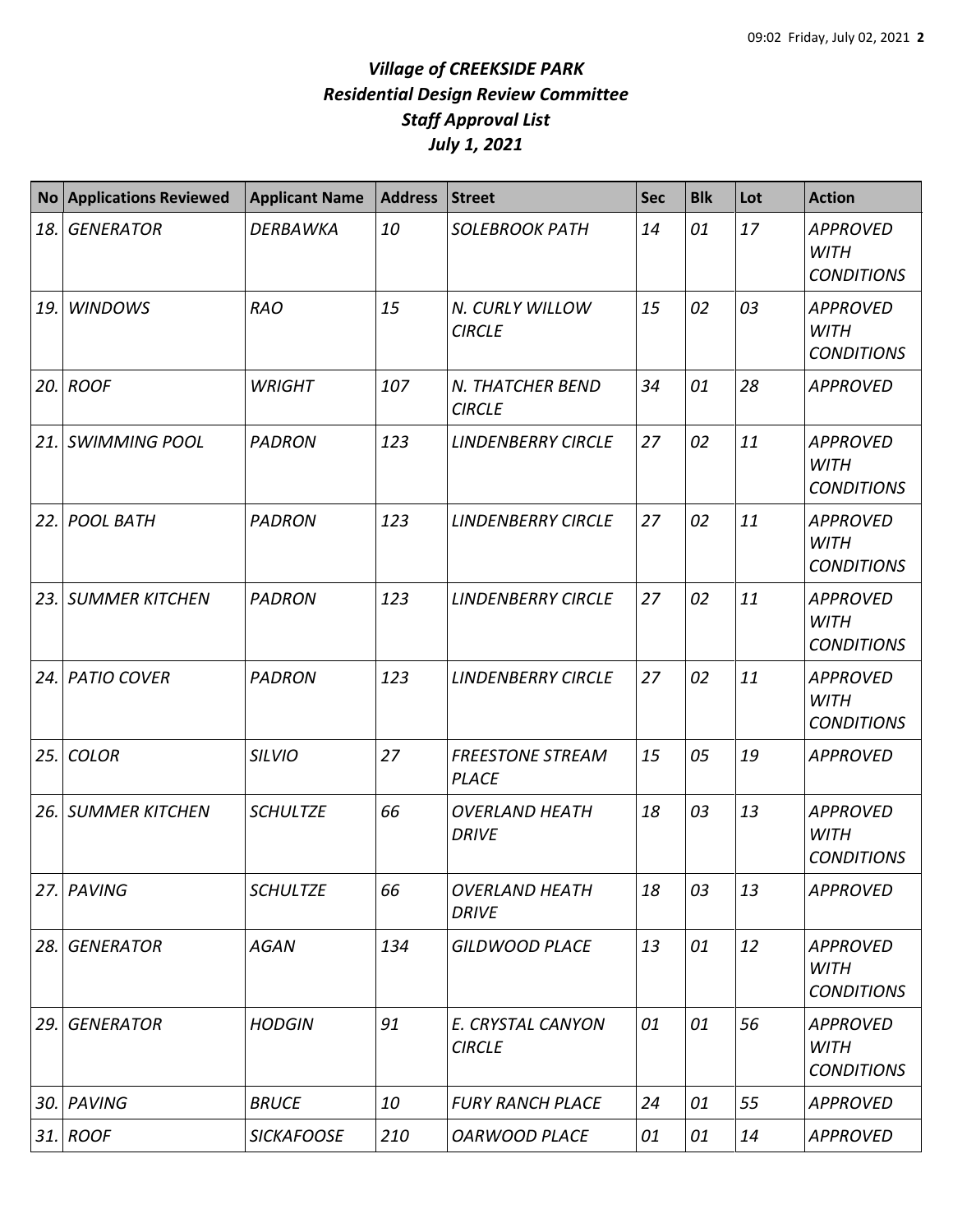| <b>No</b> | <b>Applications Reviewed</b> | <b>Applicant Name</b> | <b>Address</b> | <b>Street</b>                         | <b>Sec</b> | <b>Blk</b> | Lot | <b>Action</b>                                       |
|-----------|------------------------------|-----------------------|----------------|---------------------------------------|------------|------------|-----|-----------------------------------------------------|
| 32.       | <b>SWIMMING POOL</b>         | <b>COPSEY</b>         | $\overline{3}$ | <b>VIOLET SUNSET LANE</b>             | 38         | 01         | 03  | <b>APPROVED</b><br><b>WITH</b><br><b>CONDITIONS</b> |
| 33.       | <b>TREE REMOVAL</b>          | <b>RODRIGUEZ</b>      | 35             | E. WADING POND<br><b>CIRCLE</b>       | 08         | 01         | 09  | <b>APPROVED</b><br><b>WITH</b><br><b>CONDITIONS</b> |
| 34.       | <b>DRIVEWAY</b>              | <b>HOLLINGSWORTH</b>  | 30             | <b>BURGESS BEND WAY</b>               | 33         | 04         | 05  | <b>APPROVED</b>                                     |
| 35.       | <b>GENERATOR</b>             | <b>THOMPSON</b>       | 65             | <b>SUNDOWN RIDGE</b><br><b>PLACE</b>  | 16         | 01         | 34  | <b>APPROVED</b><br><b>WITH</b><br><b>CONDITIONS</b> |
| 36.       | <b>FENCE STAIN</b>           | <b>BURKHEAD</b>       | 30             | <b>JANQUIL PLACE</b>                  | 25         | 01         | 37  | <b>APPROVED</b>                                     |
| 37.       | <b>WINDOW</b>                | PATEL                 | 122            | S. CURLY WILLOW<br><b>CIRCLE</b>      | 15         | 01         | 14  | <b>APPROVED</b><br><b>WITH</b><br><b>CONDITIONS</b> |
| 38.1      | <b>FENCE</b>                 | <b>HEMPEN</b>         | $\overline{3}$ | <b>MILLER ROCK COURT</b>              | 02         | 01         | 06R | <b>APPROVED</b><br><b>WITH</b><br><b>CONDITIONS</b> |
| 39.       | <b>COLOR</b>                 | EATON                 | 30             | <b>SPINCASTER DRIVE</b>               | 30         | 01         | 23  | <b>APPROVED</b>                                     |
| 40.       | <b>ROOF</b>                  | <b>PARSONS</b>        | 11             | <b>ROSY FINCH PLACE</b>               | 11         | 04         | 12  | <b>APPROVED</b>                                     |
| 41.       | <b>SWIMMING POOL</b>         | WALL                  | 14             | <b>SAWBRIDGE CIRCLE</b>               | 29         | 01         | 04  | <b>APPROVED</b><br><b>WITH</b><br><b>CONDITIONS</b> |
| 42.       | <b>PATIO COVER</b>           | <b>BULOX</b>          | 39             | <b>WINTER THICKET</b><br><b>PLACE</b> | 28         | 01         | 24  | <b>APPROVED</b><br><b>WITH</b><br><b>CONDITIONS</b> |
| 43. I     | <b>SWIMMING POOL</b>         | ALBERTZ               | 34             | <b>PRISM POINT PLACE</b>              | 18         | 01         | 67  | <b>APPROVED</b><br><b>WITH</b><br><b>CONDITIONS</b> |
| 44.       | <b>COLOR</b>                 | <b>DIPPON</b>         | 98             | W. ARBOR CAMP<br><b>CIRCLE</b>        | 04         | 03         | 26  | <b>APPROVED</b>                                     |
|           | 45. $ROOF$                   | <b>MOORE</b>          | 31             | <b>CRYSTAL CANYON</b><br><b>PLACE</b> | 01         | 01         | 41  | <b>APPROVED</b>                                     |
| 46.       | <b>TREE REMOVAL</b>          | <b>ESPARZA</b>        | 142            | S. SAWBRIDGE CIRCLE                   | 29         | 01         | 37  | <b>APPROVED</b><br><b>WITH</b><br><b>CONDITIONS</b> |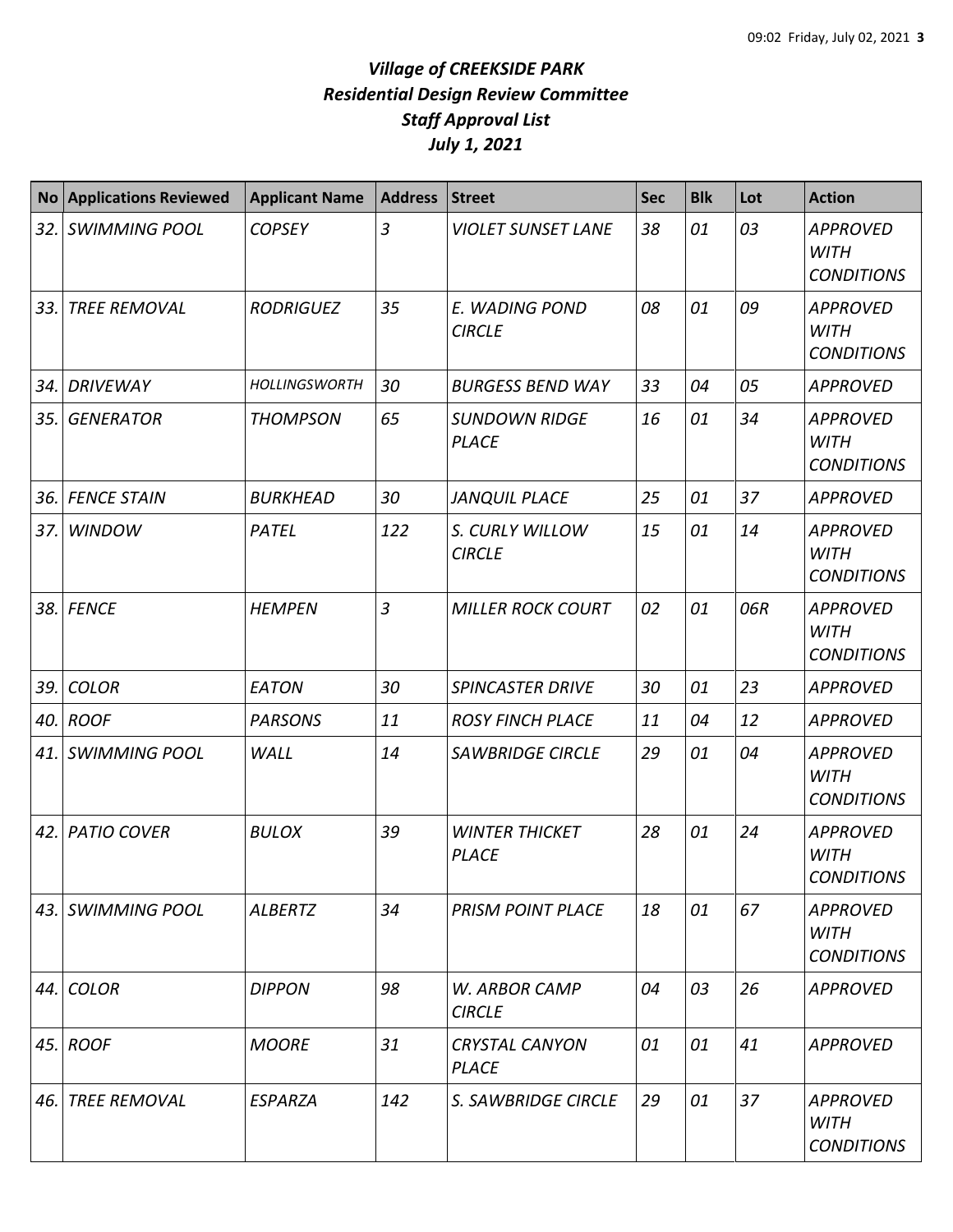| <b>No</b> | <b>Applications Reviewed</b>  | <b>Applicant Name</b>                | <b>Address</b> | <b>Street</b>                           | <b>Sec</b> | <b>Blk</b> | Lot | <b>Action</b>                                       |
|-----------|-------------------------------|--------------------------------------|----------------|-----------------------------------------|------------|------------|-----|-----------------------------------------------------|
|           | 47. PERGOLA                   | <b>HOLLOMAN</b>                      | 122            | <b>LINDENBERRY CIRCLE</b>               | 27         | 01         | 41  | <b>APPROVED</b><br><b>WITH</b><br><b>CONDITIONS</b> |
|           | 48. FIRE TROUGH               | <b>HOLLOMAN</b>                      | 122            | <b>LINDENBERRY CIRCLE</b>               | 27         | 01         | 41  | <b>APPROVED</b><br><b>WITH</b><br><b>CONDITIONS</b> |
| 49.       | <b>SUMMER KITCHEN</b>         | <b>HOLLOMAN</b>                      | 122            | <b>LINDENBERRY CIRCLE</b>               | 27         | 01         | 41  | <b>APPROVED</b><br><b>WITH</b><br><b>CONDITIONS</b> |
| 50.       | <b>PAVING</b>                 | <b>HOLLOMAN</b>                      | 122            | <b>LINDENBERRY CIRCLE</b>               | 27         | 01         | 41  | <b>APPROVED</b>                                     |
| 51.       | <b>TREE REMOVAL</b>           | <b>OLEA</b>                          | 95             | PERENNIAL CANYON<br><b>DRIVE</b>        | 39         | 01         | 09  | <b>APPROVED</b>                                     |
|           | 52. SWIMMING POOL             | <b>PORTOFINO</b><br><b>GROUP LLC</b> | 8              | <b>HYACINTH BLOSSOM</b><br><b>COURT</b> | 37         | 03         | 06  | <b>APPROVED</b><br><b>WITH</b><br><b>CONDITIONS</b> |
| 53.1      | <b>PATIO COVER</b>            | <b>PORTOFINO</b><br><b>GROUP LLC</b> | 8              | <b>HYACINTH BLOSSOM</b><br><b>COURT</b> | 37         | 03         | 06  | <b>APPROVED</b><br><b>WITH</b><br><b>CONDITIONS</b> |
| 54.       | <b>WOOD DECK</b>              | <b>PORTOFINO</b><br><b>GROUP LLC</b> | 8              | <b>HYACINTH BLOSSOM</b><br><b>COURT</b> | 37         | 03         | 06  | <b>APPROVED</b>                                     |
|           | 55. PATIO                     | <b>ANTON</b>                         | 130            | <b>PIONEER CANYON</b><br><b>PLACE</b>   | 22         | 02         | 06  | <b>APPROVED</b>                                     |
| 56.       | <b>GENERATOR</b>              | <b>HEMPEN</b>                        | $\overline{3}$ | <b>MILLERS ROCK COURT</b>               | 02         | 01         | 06R | <b>APPROVED</b><br><b>WITH</b><br><b>CONDITIONS</b> |
| 57.I      | <b>SWIMMING POOL</b>          | <b>BUMGARDNER</b>                    | 55             | <b>MOHAWK PATH TRAIL</b>                | 06         | 01         | 06  | <b>APPROVED</b><br><b>WITH</b><br><b>CONDITIONS</b> |
|           | <i><b>58. PATIO COVER</b></i> | <b>BUMGARDNER</b>                    | 55             | <b>MOHAWK PATH TRAIL</b>                | 06         | 01         | 06  | <b>APPROVED</b><br>WITH<br><b>CONDITIONS</b>        |
| 59.       | <b>FIREPLACE</b>              | <b>BUMGARDNER</b>                    | 55             | <b>MOHAWK PATH TRAIL</b>                | 06         | 01         | 06  | <b>APPROVED</b><br><b>WITH</b><br><b>CONDITIONS</b> |
|           | 60. FIREPIT                   | <b>BUMGARDNER</b>                    | 55             | <b>MOHAWK PATH TRAIL</b>                | 06         | 01         | 06  | <b>APPROVED</b><br><b>WITH</b><br><b>CONDITIONS</b> |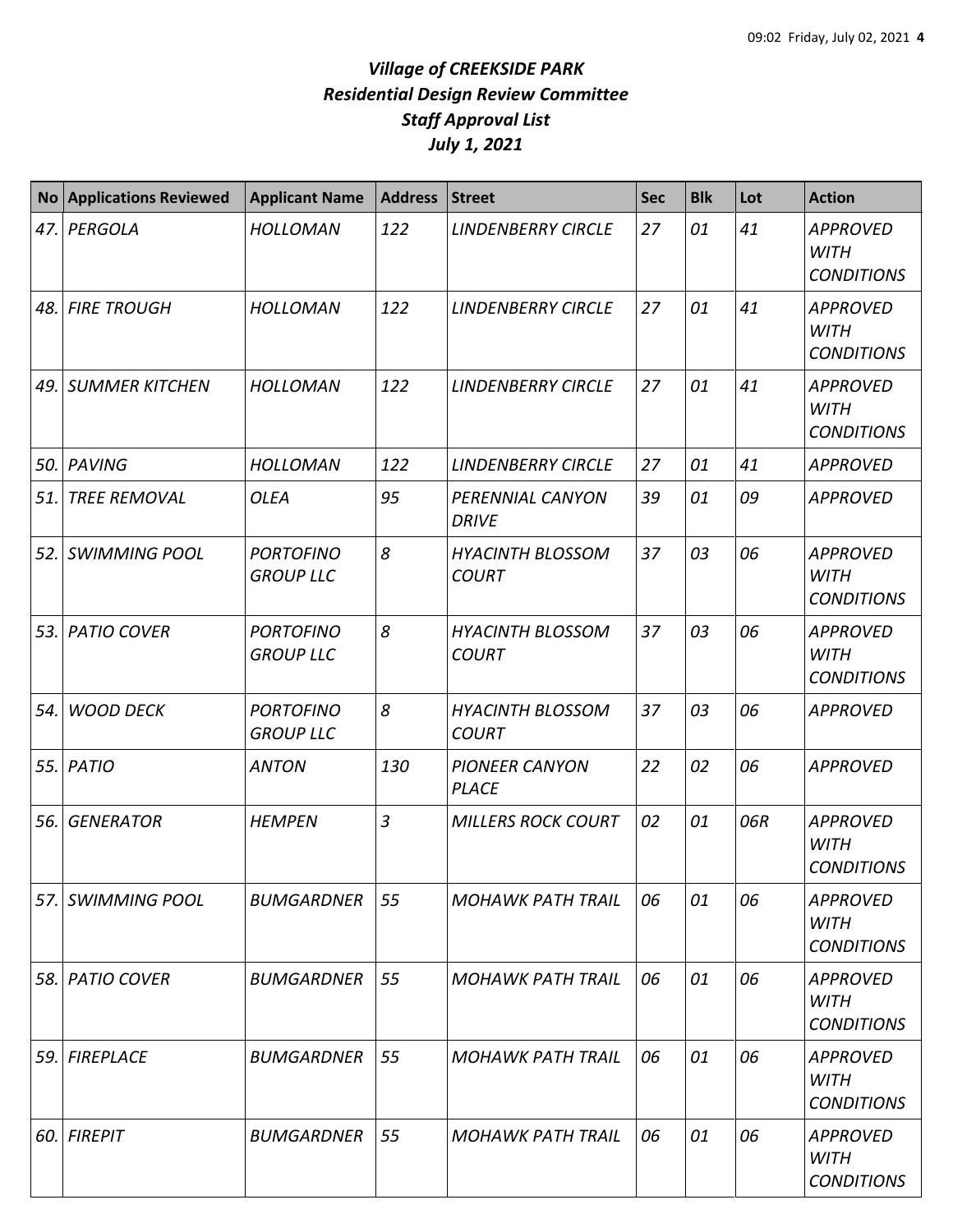|      | No Applications Reviewed        | <b>Applicant Name</b> | <b>Address</b> | <b>Street</b>                         | <b>Sec</b> | <b>Blk</b> | Lot | <b>Action</b>                                       |
|------|---------------------------------|-----------------------|----------------|---------------------------------------|------------|------------|-----|-----------------------------------------------------|
|      | 61. SUMMER KITCHEN              | <b>BUMGARDNER</b>     | 55             | <b>MOHAWK PATH TRAIL</b>              | 06         | 01         | 06  | <b>APPROVED</b><br><b>WITH</b><br><b>CONDITIONS</b> |
| 62.  | <b>OUTDOOR SHOWER</b>           | <b>BUMGARDNER</b>     | 55             | <b>MOHAWK PATH TRAIL</b>              | 06         | 01         | 06  | <b>APPROVED</b><br><b>WITH</b><br><b>CONDITIONS</b> |
| 63.  | <b>SWIMMING POOL</b>            | <b>SOLARES</b>        | 78             | <b>BUCK TRAIL PLACE</b>               | 04         | 03         | 64  | <b>APPROVED</b><br><b>WITH</b><br><b>CONDITIONS</b> |
| 64.  | <b>GENERATOR</b>                | <b>BRADDOCK</b>       | 22             | S. BRAIDED BRANCH<br><b>DRIVE</b>     | 31         | 01         | 25  | <b>APPROVED</b><br><b>WITH</b><br><b>CONDITIONS</b> |
| 65.  | <b>GENERATOR</b>                | <b>COWHER</b>         | 38             | <b>BRAKENDALE PLACE</b>               | 18         | 01         | 24  | <b>APPROVED</b><br><b>WITH</b><br><b>CONDITIONS</b> |
| 66.  | <b>SWIMMING POOL</b>            | LEWIS                 | 58             | PALOMA BEND PLACE                     | 25         | 01         | 16  | <b>APPROVED</b><br><b>WITH</b><br><b>CONDITIONS</b> |
| 67.  | <b>TREE REMOVAL</b>             | <b>BAILEY</b>         | 99             | N. VICTORIANA CIRCLE                  | 07         | 01         | 25  | <b>APPROVED</b><br><b>WITH</b><br><b>CONDITIONS</b> |
|      | 68. FENCE STAIN                 | <b>TENNEY</b>         | 62             | S. SHASTA BEND CIRCLE 22              |            | 01         | 02  | <b>APPROVED</b>                                     |
| 69.  | <b>WALKWAY</b>                  | <b>MULLE</b>          | $\overline{7}$ | <b>FROSTED LILAC COURT</b>            | 30         | 01         | 30  | <b>APPROVED</b><br><b>WITH</b><br><b>CONDITIONS</b> |
| 70.1 | <b>TREE REMOVAL</b>             | <b>LALANI</b>         | 14             | <b>BURGANDY OAKS</b><br><b>COURT</b>  | 15         | 02         | 23  | <b>APPROVED</b>                                     |
|      | 71. HOME<br><b>CONSTRUCTION</b> | CLEVELAND             | 74             | <b>BIRCH CANOE DRIVE</b>              | 20         | 02         | 02  | <b>APPROVED</b><br><b>WITH</b><br><b>CONDITIONS</b> |
|      | 72. SUMMER KITCHEN              | <b>CLEVELAND</b>      | 74             | <b>BIRCH CANOE DRIVE</b>              | 20         | 02         | 02  | <b>APPROVED</b><br><b>WITH</b><br><b>CONDITIONS</b> |
|      | 73. SWIMMING POOL               | <b>GUARNERI</b>       | 11             | <b>WINTER THICKET</b><br><b>PLACE</b> | 28         | 01         | 18  | <b>APPROVED</b><br><b>WITH</b><br><b>CONDITIONS</b> |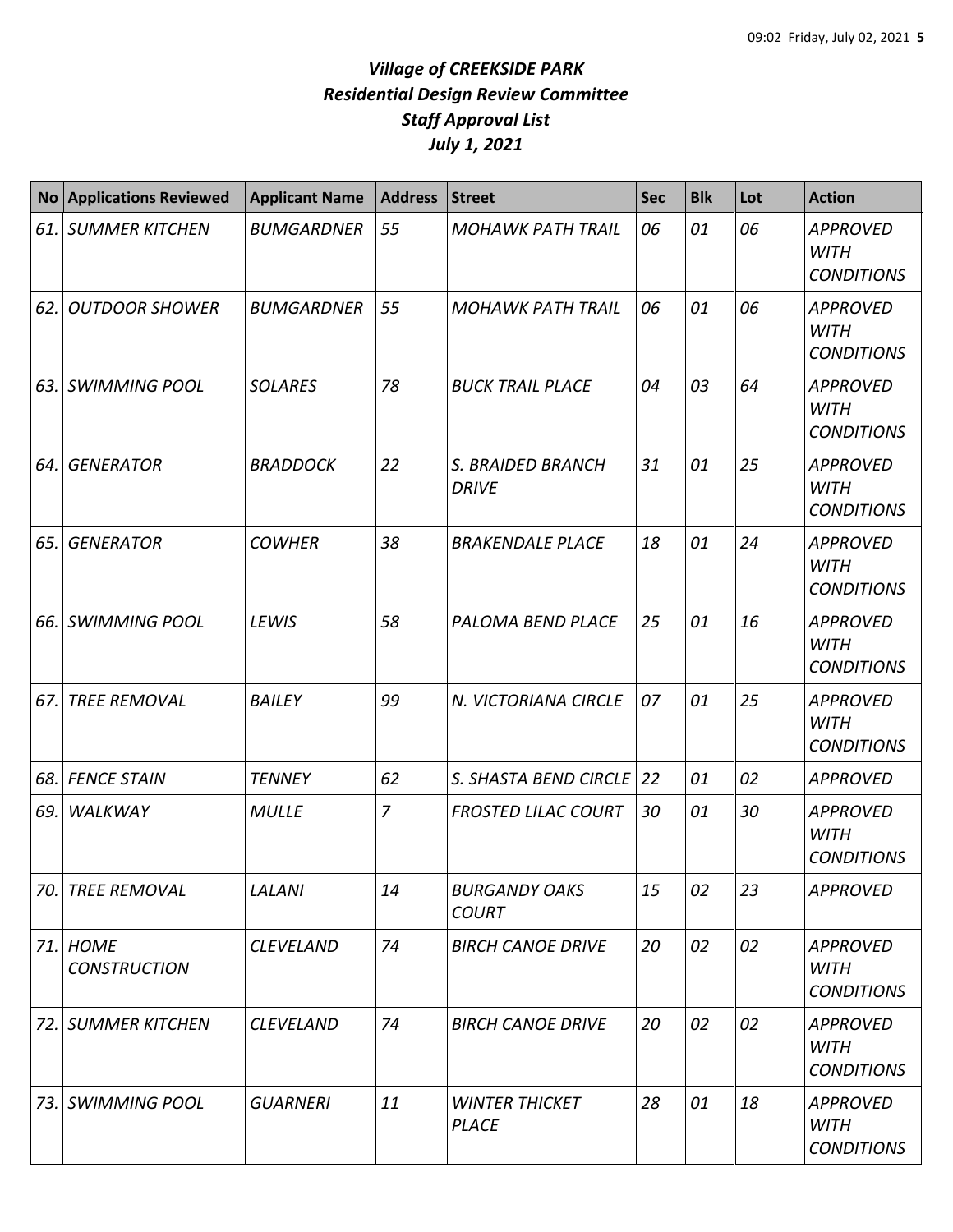| No <sub>1</sub> | <b>Applications Reviewed</b> | <b>Applicant Name</b>           | <b>Address</b> | <b>Street</b>                          | <b>Sec</b> | <b>Blk</b> | Lot | <b>Action</b>                                       |
|-----------------|------------------------------|---------------------------------|----------------|----------------------------------------|------------|------------|-----|-----------------------------------------------------|
|                 | 74. GENERATOR                | <b>HARMAN</b>                   | 83             | S. BIMINI TWIST CIRCLE                 | 31         | 02         | 12  | <b>APPROVED</b><br><b>WITH</b><br><b>CONDITIONS</b> |
|                 | 75. SOLAR PANELS             | <b>TELLEZ</b><br><b>VINCENT</b> | 35             | <b>VALLEY COTTAGE</b><br><b>PLACE</b>  | 26         | 01         | 09  | <b>APPROVED</b><br><b>WITH</b><br><b>CONDITIONS</b> |
| 76.             | <b>GENERATOR</b>             | <b>MOUL</b>                     | 23             | <b>GENTLE BRANCH PLACE</b>             | 42         | 01         | 22  | <b>APPROVED</b><br><b>WITH</b><br><b>CONDITIONS</b> |
| 77.             | <b>GENERATOR</b>             | YEDAVELLI                       | 114            | N. SAGE SPARROW<br><b>CIRCLE</b>       | 11         | 04         | 24  | <b>APPROVED</b><br><b>WITH</b><br><b>CONDITIONS</b> |
|                 | 78. SCREENS                  | <b>GARDNER</b>                  | 35             | <b>CRYSTAL CANYON</b><br><b>PLACE</b>  | 01         | 01         | 42  | <b>APPROVED</b>                                     |
|                 | 79. PERGOLA                  | <b>VAZQUEZ</b><br><b>RAPOSO</b> | 86             | <b>BOTANICAL VISTA</b><br><b>DRIVE</b> | 32         | 01         | 07  | <b>APPROVED</b><br><b>WITH</b><br><b>CONDITIONS</b> |
| 80.             | <b>YARD STRUCTURE</b>        | <b>SMITH</b>                    | 51             | <b>WELSTON TERRACE</b><br><b>DRIVE</b> | 35         | 01         | 07  | <b>APPROVED</b>                                     |
|                 | 81. FENCE STAIN              | <b>SMITH</b>                    | 51             | <b>WELSTON TERRACE</b><br><b>DRIVE</b> | 35         | 01         | 07  | <b>APPROVED</b>                                     |
|                 | 82. SWIMMING POOL            | <b>DEVRIES</b>                  | 102            | E. CANYON WREN<br><b>CIRCLE</b>        | 13         | 02         | 23  | <b>APPROVED</b><br><b>WITH</b><br><b>CONDITIONS</b> |
|                 | 83. PERGOLA                  | <b>DEVRIES</b>                  | 102            | E. CANYON WREN<br><b>CIRCLE</b>        | 13         | 02         | 23  | <b>APPROVED</b><br><b>WITH</b><br><b>CONDITIONS</b> |
|                 | 84. SWIMMING POOL            | <b>HADDAD</b>                   | 113            | <b>CEDAR HAMMOCK</b><br>TRAIL          | 37         | 01         | 26  | <b>APPROVED</b><br>WITH<br><b>CONDITIONS</b>        |
|                 | 85. PATIO COVER              | <b>PECK</b>                     | 30             | <b>OVERLAND HEATH</b><br><b>DRIVE</b>  | 18         | 03         | 10  | APPROVED<br><b>WITH</b><br><b>CONDITIONS</b>        |
|                 | 86. FIREPLACE                | <b>PECK</b>                     | 30             | <b>OVERLAND HEATH</b><br><b>DRIVE</b>  | 18         | 03         | 10  | <b>APPROVED</b><br><b>WITH</b><br><b>CONDITIONS</b> |